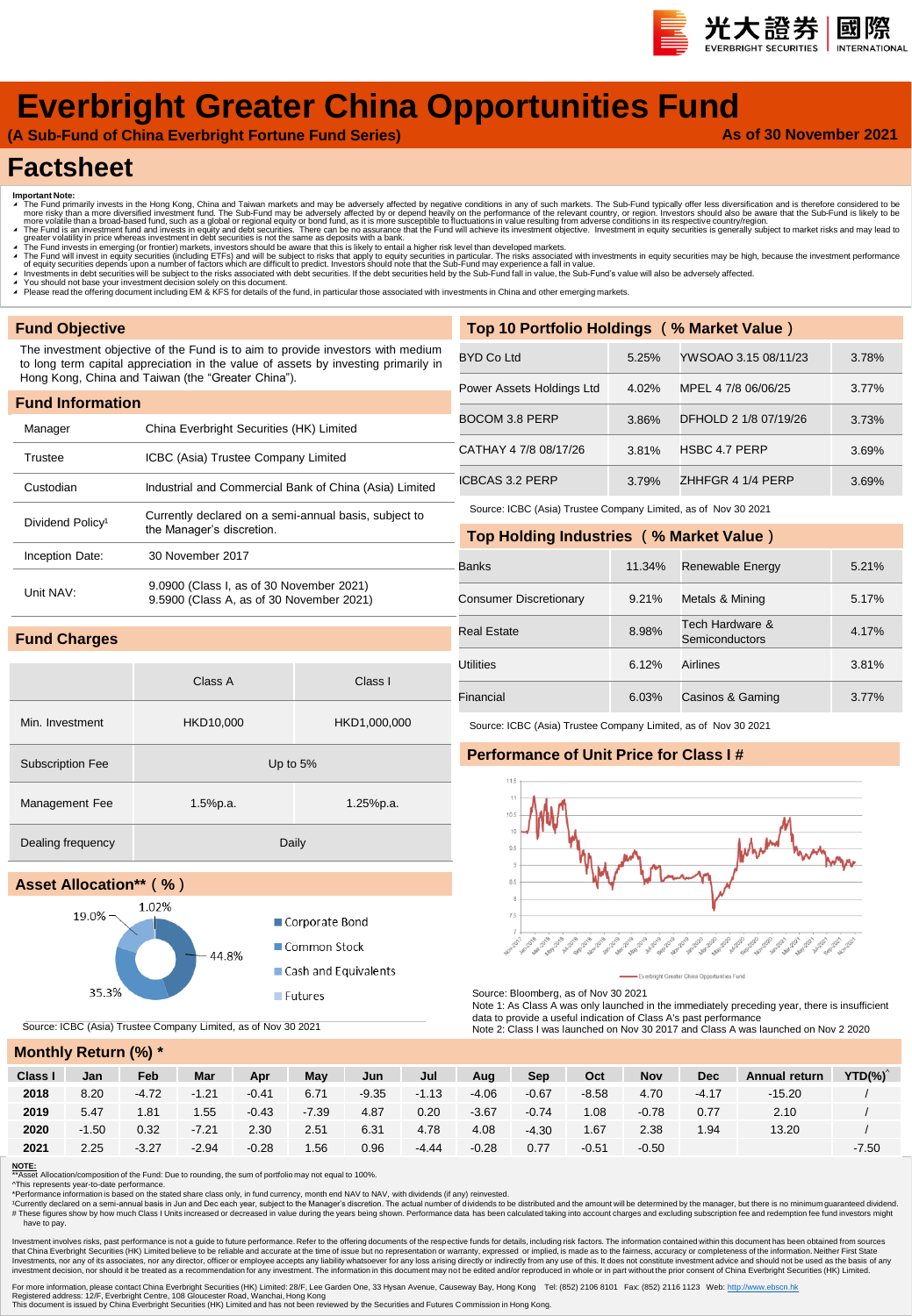

# **Everbright Greater China Opportunities Fund**

**(A Sub-Fund of China Everbright Fortune Fund Series)**

# **Factsheet**

- 
- Important Note:<br>The Fund primarily invests in the Hong Kong, China and Taiwan markets and may be adversely affected by negative conditions in any of such markets. The Sub-Fund typically offer less diversification and is th
- 
- 4 The Fund will invest in equity securities (including ETFs) and will be subject to risks that apply to equity securities in aquity securities may be high, because the investment performance<br>Of equity securities depends u Investments in debt securities will be subject to the risks associated with debt securities. If the debt securities held by the Sub-Fund fall in value, the Sub-Fund's value will also be adversely affected.
- 
- ∡ You should not base your investment decision solely on this document.<br>▲ Please read the offering document including EM & KFS for details of the fund, in particular those associated with investments in China and other em

**NOTE:**<br>"This represents year-to-date performance.<br>"Performance information is based on the stated share class only, in fund currency, month end NAV to NAV, with dividends (if any) reinvested.<br>"Performance information is b

stment involves risks, past performance is not a guide to future performance. Refer to the offering documents of the respective funds for details, including risk factors. The information contained within this document has that China Everbright Securities (HK) Limited believe to be reliable and accurate at the time of issue but no representation or warranty, expressed or implied, is made as to the fairmess, accuracy or meaning the incomplete investment decision, nor should it be treated as a recommendation for any investment. The information in this document may not be edited and/or reproduced in whole or in part without the prior consent of China Everbright S

For more information, please contact China Everbright Securities (HK) Limited: 28/F, Lee Garden One, 33 Hysan Avenue, Causeway Bay, Hong Kong Tel: (852) 2106 8101 Fax: (852) 2116 1123 Web: <u>[http://www.ebscn.hk](http://www.ebscn.hk/)</u><br>Registered

Dischine: mis peparad to Forehrid Securities internalismention and/or is affiliates. It is on basis of the information provide by the recipient and publicly available reports, new, or data. It is not complete to provide su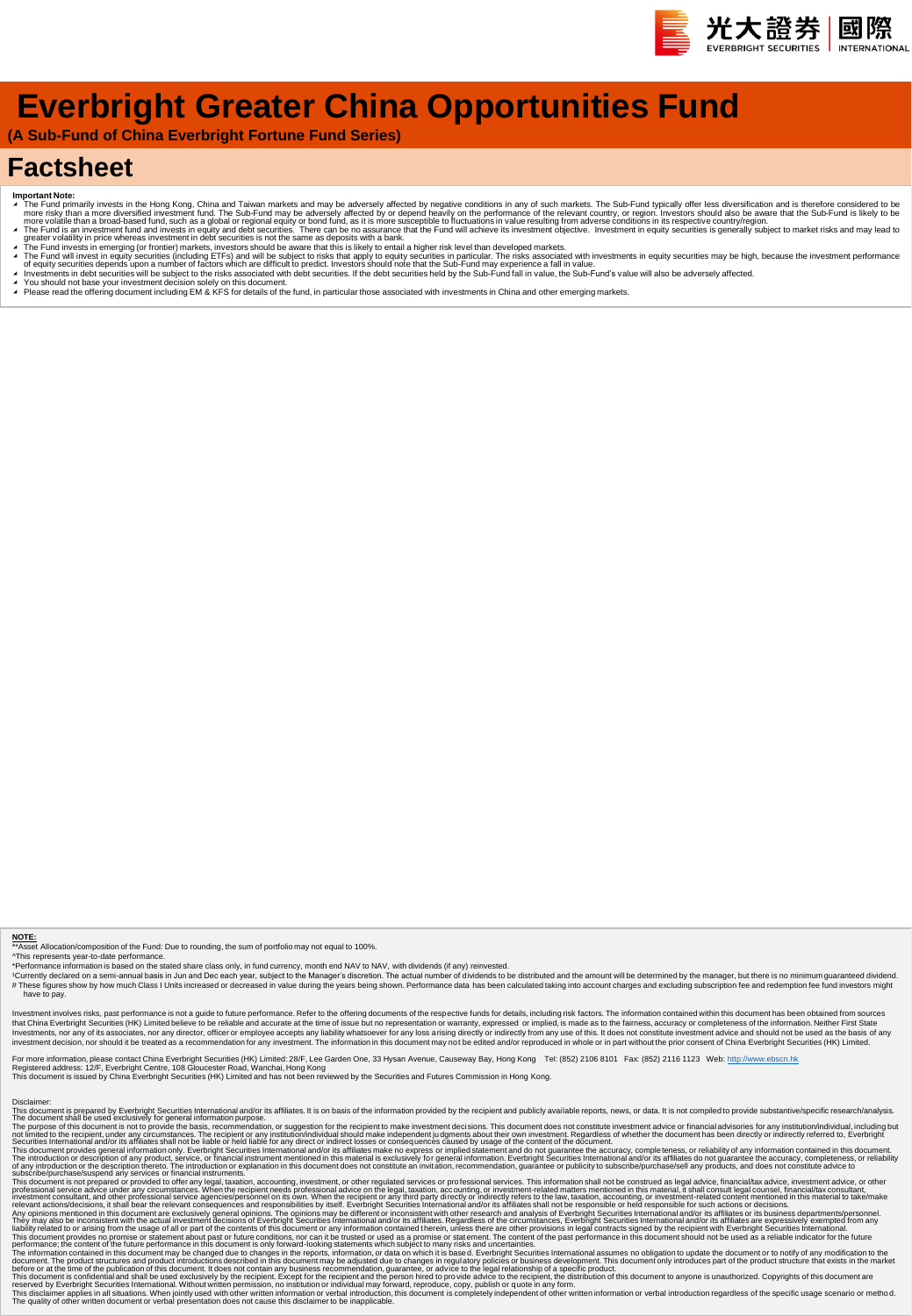# **光大大中華機遇基金**

# **(中國光大富尊基金系列的子基金)**

# **基金概要**

## **重要資料:**

- ▲ 本基金主要主投資於香港、中國及台灣市場,故可能會因任何該等市場的不利環境而受到不利影響。子基金通常較少分散投資,故與較分散投資的基金相比,子基金會被視為較具風險。子基金可<br> 能受相關國家或地區的表現不利影響或嚴重依賴該等國家或地區的表現。投資者亦應注意,與投資範圍廣泛的基金(例如環球或地區性股票或債券基金)相比,子基金會較為波動,因為該等子基金<br> 較易受其各自的國家/ 地區的不利條件造成的價值波動所影響。
- ▲ 基金為一項投資基金 · 主要投資於股票及債務證券 · 概不保證子基金將可達致其投資目標 · 投資於股本證券一般須承受市場風險 · 有關風險或會令價格波動增加 · 而投資於債務證券並不等同於在銀<br> 行存款 ·
- .........<br>基金投資於新興市場(或前緣市場)時 · 投資者應注意 · 相較於已發展市場 · 該等投資涉及較高風險水平。
- ◢ 基金將投資於股本證券(包括交易所買賣基金) · 並將須承受特別適用於股本證券的風險。與股本證券投資有關的風險可能較高 · 原因是股本證券的投資表現取決於多個難以預期的因素 · 投資者應<br> 注意 · 基金的價值可能會下跌 ·
- ◢ 投資於債務證券將須承受與債務證券有關的風險。如基金持有的債務證券的價值下滑,基金的價值亦將會受到不利影響。 ▲ 閣下不應僅就此文件提供之資料而作出投資決定。
- ▲ 請參閱有關基金之解釋備忘錄, 以瞭解基金詳情及風險因素, 包括有關中國及其他新興市場風險。

| 基金目標             |                                                      |             | 十大持倉(帀值佔比%)                  |        |                       |       |  |  |  |
|------------------|------------------------------------------------------|-------------|------------------------------|--------|-----------------------|-------|--|--|--|
| 為投資者提供中至長期的資本增值。 | 基金的投資目標旨在透過投資於香港、中國及台灣(「大中華」)為主的地區,                  |             | 比亞迪                          | 5.25%  | 義烏 3.15 08/11/23      | 3.78% |  |  |  |
|                  |                                                      |             | 電能實業                         | 4.02%  | 新濠博亞4 7/8 06/06/25    | 3.77% |  |  |  |
|                  |                                                      |             | 交銀 3.8 PERP                  | 3.86%  | 韓國投資證券 2 1/8 07/19/26 | 3.73% |  |  |  |
| 基金資料             |                                                      |             | 國泰 4 7/8 08/17/26            | 3.81%  | 匯豐 4.7 PERP           | 3.69% |  |  |  |
| 基金經理:            | 中國光大證券(香港)有限公司                                       |             | 工商银行 3.2 PERP                | 3.79%  | 珠海華發 4 ¼ PERP         | 3.69% |  |  |  |
| 受托人:             | 工銀亞洲信託有限公司                                           |             | 來源: 工銀亞洲信託有限公司 (2021年11月30日) |        |                       |       |  |  |  |
| 托管行:             | 中國工商銀行(亞洲)有限公司                                       |             | 主要持倉行業 (市值佔比%)               |        |                       |       |  |  |  |
| 派息政策1:           | 根据基金经理酌情,现时预算每半年派息一次                                 |             | 銀行                           | 11.34% | 可再生能源                 | 5.21% |  |  |  |
|                  |                                                      |             | 非必需消費                        | 9.21%  | 金屬與礦業                 | 5.17% |  |  |  |
| 成立日期:            | 2017年11月30日                                          |             | 房地產                          | 8.98%  | 科技硬體及半導體              | 4.17% |  |  |  |
| 單位淨值:            | 9.0900 (l類, 2021年11月30日)<br>9.5900 (A類, 2021年11月30日) |             | 公用設施                         | 6.12%  | 航空                    | 3.81% |  |  |  |
| 基金費用             |                                                      |             | 非銀金融                         | 6.03%  | 博彩                    | 3.77% |  |  |  |
|                  | A 類                                                  | 類           | 來源: 工銀亞洲信託有限公司 (2021年11月30日) |        |                       |       |  |  |  |
| 最低首次認購額          | 10,000港元                                             | 1,000,000港元 | Ⅰ 類基金價格表現#                   |        |                       |       |  |  |  |
|                  |                                                      |             | $11.5 +$                     |        |                       |       |  |  |  |

| 初始認購費   | 最高為5%  |         |  |  |  |  |  |  |  |
|---------|--------|---------|--|--|--|--|--|--|--|
| 管理費(每年) | 每年1.5% | 每年1.25% |  |  |  |  |  |  |  |
| 交易頻率    | 每個工作天  |         |  |  |  |  |  |  |  |

## **資產分配\*\*(%)**





來源: 彭博 (2021年11月30日) 注1:由於A類基金成立時間較短,數據不足,暫不顯示A類基金份額業績表現圖表

注2:I類基金份額於2017年11月30日設立,A類基金份額於2020年11月2日設立

來源: 工銀亞洲信託有限公司 (2021年11月30日)

| 類    | 一月      | 二月      | 三月      | 四月      | 五月      | 六月      | 七月      | 八月      | 九月      | 十月      | 十一月     | 十二月     | 年回報      | 年至今(%)  |
|------|---------|---------|---------|---------|---------|---------|---------|---------|---------|---------|---------|---------|----------|---------|
| 2018 | 8.20    | $-4.72$ | $-1.21$ | $-0.41$ | 6.71    | $-9.35$ | $-1.13$ | $-4.06$ | $-0.67$ | $-8.58$ | 4.70    | $-4.17$ | $-15.20$ |         |
| 2019 | 5.47    | 1.81    | 1.55    | $-0.43$ | $-7.39$ | 4.87    | 0.20    | $-3.67$ | $-0.74$ | 1.08    | $-0.78$ | 0.77    | 2.10     |         |
| 2020 | $-1.50$ | 0.32    | $-7.21$ | 2.30    | 2.51    | 6.31    | 4.78    | 4.08    | $-4.30$ | 1.67    | 2.38    | 1.94    | 13.20    |         |
| 2021 | 2.25    | $-3.27$ | $-2.94$ | $-0.28$ | 1.56    | 0.96    | $-4.44$ | $-0.28$ | 0.77    | $-0.51$ | $-0.50$ |         |          | $-7.50$ |

提示:

\*\*資產分配/組合:由於四捨五入,投資組合的總和可能不等於100%。

^這表示年至今表現。

\*基金表現僅基於指定的單位類別。計算基礎: 每月末資產淨值對資產淨值(以基金貨幣計算)。所得股息(如果有)會進行再投資和計算在內。<br>\*過往每年6月及12月派息 · 實際分派股息次數及金額將由基金經理決定 · 但無保證最低派息額 ·<br># 這些數字顧示了I 類基金份額在所示年份的價值增減情況 · 業績資料的計算已考慮基金費用 · 但不包括基金投資者可能需要支付的認購費和贖回費 ·

投資涉及風險・過往表現並非日後表現的指引・詳情請参開有關基金銷售文件・包括風險因素・本文件資料來自中國光大證券(香港)有限公司"光證香港"認為可靠的來源・而且在發表本文件時為<br>準確的資料・"光證香港"並無就有關資料的中肯、準確或完整作出明確或隱含的聲明或保證・"光證香港"、共同作聯營公司、任何董事、主管人員或僱員概不就任何因使用本文件而直接或間接引<br>致的損失承擔任何責任・本文件並不構成投資建議・亦不應採用作為任何投資決策的基礎・以及當作為